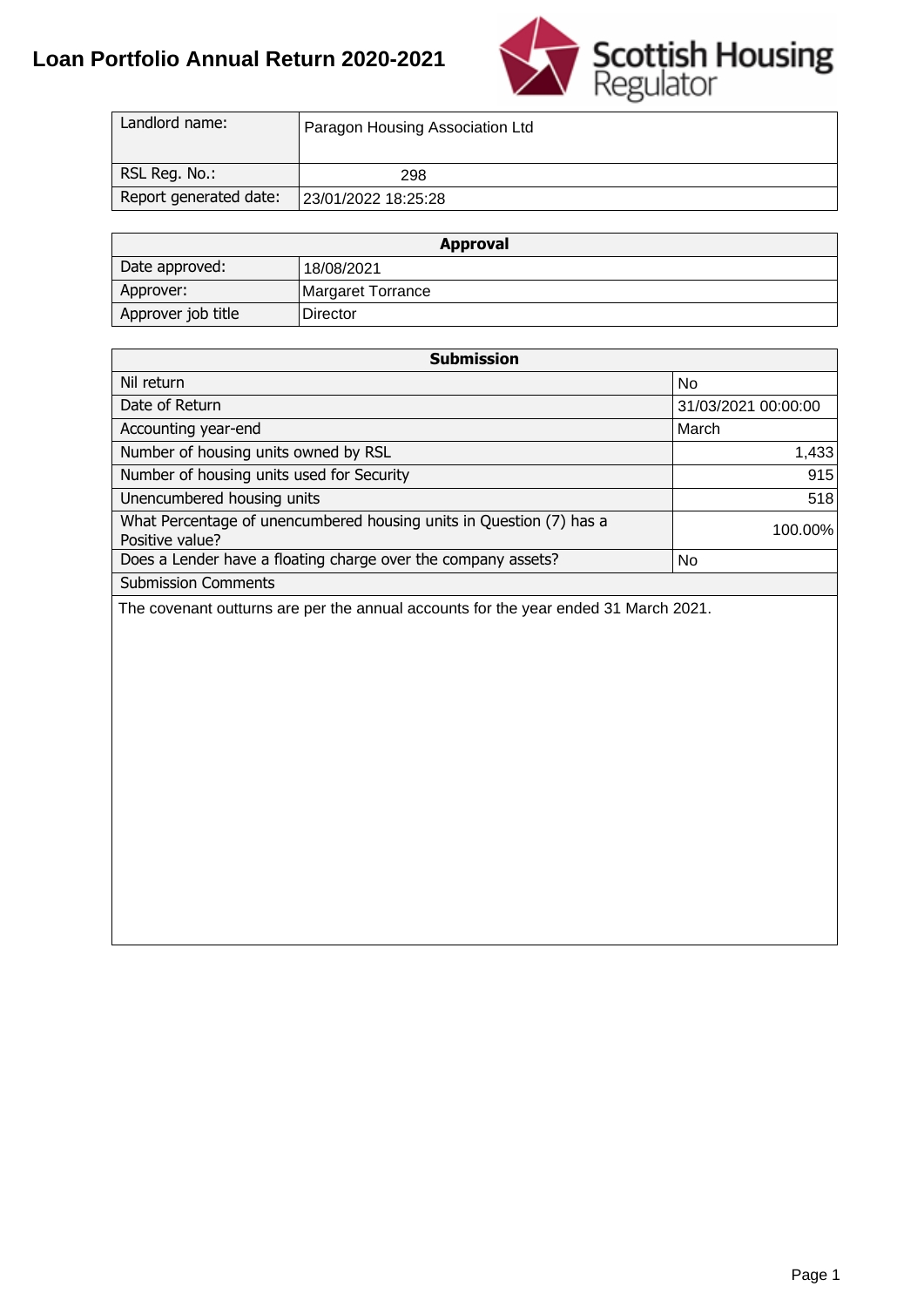### Covenants for Loans

| Covenant<br>Sequence<br>Number | Type of<br>Covenant<br>applied            | How is this Covenant calculated?                                                                                                                                                                                                                                                                                                                                                                                                                                        | <b>Required levels</b>                                    | Frequency of<br>reporting to<br>lender | Actual levels achieved at that<br>date                                                                  |
|--------------------------------|-------------------------------------------|-------------------------------------------------------------------------------------------------------------------------------------------------------------------------------------------------------------------------------------------------------------------------------------------------------------------------------------------------------------------------------------------------------------------------------------------------------------------------|-----------------------------------------------------------|----------------------------------------|---------------------------------------------------------------------------------------------------------|
|                                | <b>Asset Cover</b>                        | Aggregate nominal amount of the loan does not exceed "x" defined as follows -For the purposes of this:-<br>x=Valuation Basis II (MV-STT) divided by 115%                                                                                                                                                                                                                                                                                                                | Less than £11,409m                                        | Quarterly                              | £8.928m                                                                                                 |
|                                | $2$ Interest<br>Cover                     | Adjusted Operating Surplus, as per Audited Accounts, divided by aggregate Net interest Payable in relation to that Not less than 110%<br>Financial Year. Adjusted Operating Surplus is Operating Surplus Per the Financial Accounts add Housing<br>Depreciation , less change in arrears, less Amortised Hag.                                                                                                                                                           |                                                           | Quarterly                              | 483%                                                                                                    |
|                                | 3 Interest<br>Cover                       | Three Year rolling Interest Cover test- In relation to any Financial year the average of the One Year Interest Cover<br>Test for that financial year and the two most recent prior Financial Years.                                                                                                                                                                                                                                                                     | Not less than 120%                                        | Quarterly                              | 397%                                                                                                    |
|                                | $5$ Gearing (%)                           | Total Financial indebtedness shall not be more than 65% of the Borrower's Asset Value.                                                                                                                                                                                                                                                                                                                                                                                  | No more than 65%                                          | Quarterly                              | 26%                                                                                                     |
|                                | 6 Approval of<br><b>Business</b><br>Plan  | Revised Business Plan to be provided within 60 days of year end.                                                                                                                                                                                                                                                                                                                                                                                                        | within 60 days of year<br>end.                            | Annually                               | Agreed with lender that<br>Business Plan would be sent<br>by 14/06/2021 therefore<br>submitted on time. |
|                                | 7 Net Debt per<br>unit                    | Total Financial indebtedness less cash divided by the number of qualifying properties(housing units owned as per<br>the Management/Audited accounts until 1st April 2022. From 1st April 2022-Total Financial indebtedness<br>expressed as a % of Historic Cost of Properties does not exceed 70%.                                                                                                                                                                      | Does not exceed<br>E14k                                   | Quarterly                              | £5.230k                                                                                                 |
|                                | 8 Interest<br>Cover                       | Adjusted Operating Surplus in respect of any 12 months accounting period expressed as a % of Net Interest<br>Payable. Adjusted Profit is Operating Surplus per the Accounts, Add back Housing Depreciation, profit on sale of<br>housing assets or deducting the loss, deducting amortised Hag, deducting 60% of all capitalised component<br>replacement costs and major repair costs as per Audited accounts to 31 March 2022. Thereafter 100% deduction<br>of above. | Not less than 110%                                        | Quarterly                              | 420%                                                                                                    |
|                                | 9 Asset Cover                             | That at all times the loans are not greater than A/1.10 +B/1.25 where A is the aggregate value of the charged<br>properties valued on EUV-SH and B is based on MV-STT.<br>RBS security all on EUV-SH.                                                                                                                                                                                                                                                                   | Total Loan(s) less<br>than: Charged<br>properties/1.10    | Quarterly                              | 2.41%                                                                                                   |
|                                | 10 Approval of<br><b>Business</b><br>Plan | A revised Business Plan to be provided within 45 days of start of each Financial Year.                                                                                                                                                                                                                                                                                                                                                                                  | within 45 days of the<br>start of each Financial<br>year. | Annually                               | Submission date agreed with<br>lender so submitted on time.                                             |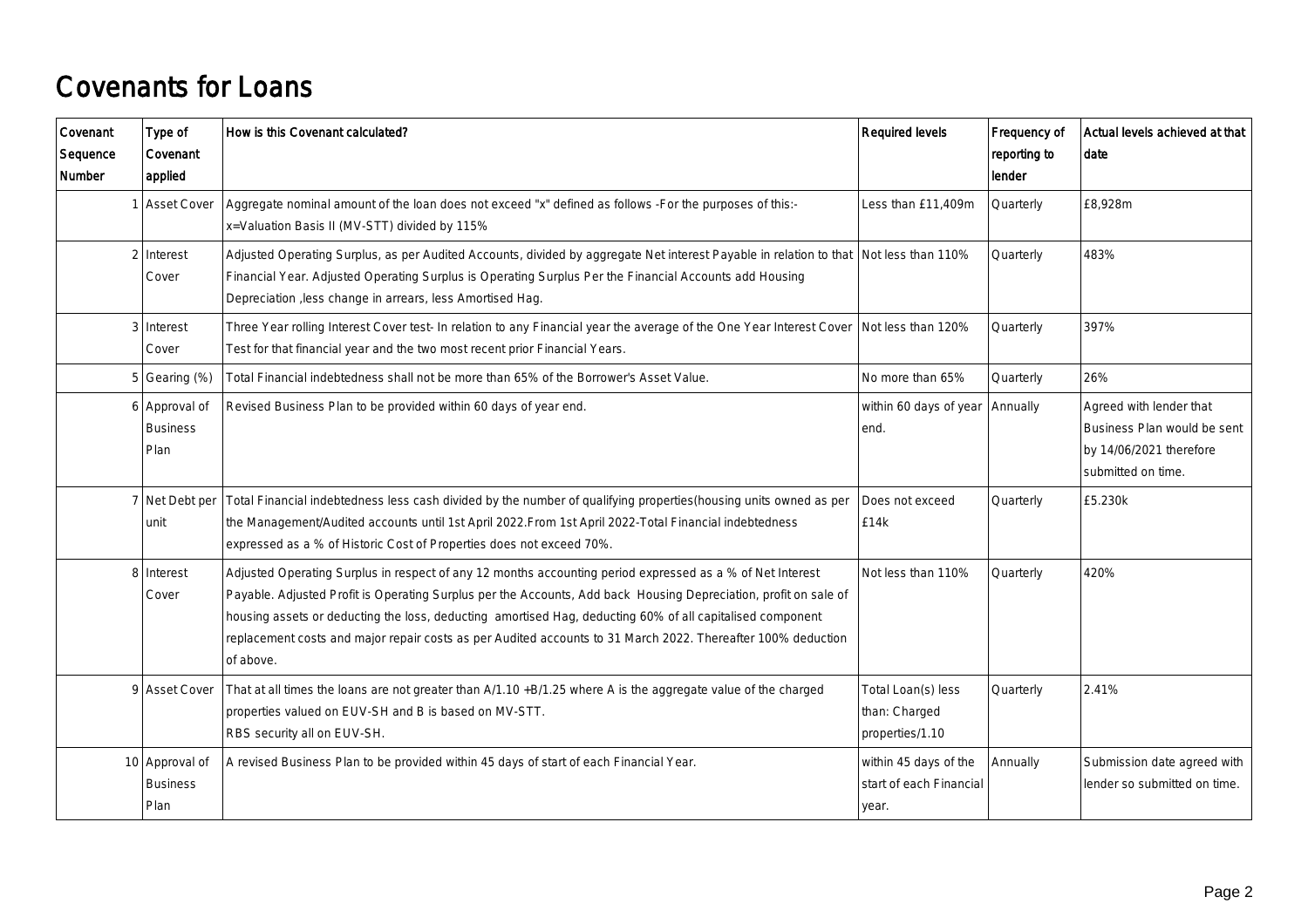## **Facilities**

| Facility Reference<br><b>Number</b> | Name of Lender                 | Charge<br>holder | <b>Security Trustee</b><br>in place? | Start Date   End Date |                       | <b>Total Facility</b><br>$ $ (£'000s) | <b>Balance of Facility</b><br>Outstanding (£'000s) | Facility Undrawn   Next five<br>(E'000s) | years? | Undrawn<br>Facility for? | Details Funds | Committed? |
|-------------------------------------|--------------------------------|------------------|--------------------------------------|-----------------------|-----------------------|---------------------------------------|----------------------------------------------------|------------------------------------------|--------|--------------------------|---------------|------------|
| PAREST3092                          | <b>Energy Savings</b><br>Trust |                  | <b>No</b>                            |                       | 24/03/2017 15/04/2027 | 842.0                                 | 511.4                                              | 0.0                                      |        |                          |               |            |
| PARGBSH2169                         | <b>GB Social Housing</b>       |                  | Yes                                  |                       | 23/12/2015 08/02/2038 | 8,928.6                               | 8,928.6                                            | 0.0                                      |        |                          |               |            |
| PARRBS2173                          | Royal Bank of<br>Scotland plc  |                  | Yes                                  |                       | 23/12/2015 23/12/2025 | 10,000.0                              | 4.740.0                                            | 4,000.0 Yes                              |        | Working<br>Capital       |               | No         |
| PARSG3093                           | Scottish<br>Government         |                  | <b>No</b>                            |                       | 10/12/2019 31/12/2024 | 996.0                                 | 796.8                                              | 0.0                                      |        |                          |               |            |
| Totals                              |                                |                  |                                      |                       |                       | 20,766.6                              | 14,976.8                                           | 4,000.0                                  |        |                          |               |            |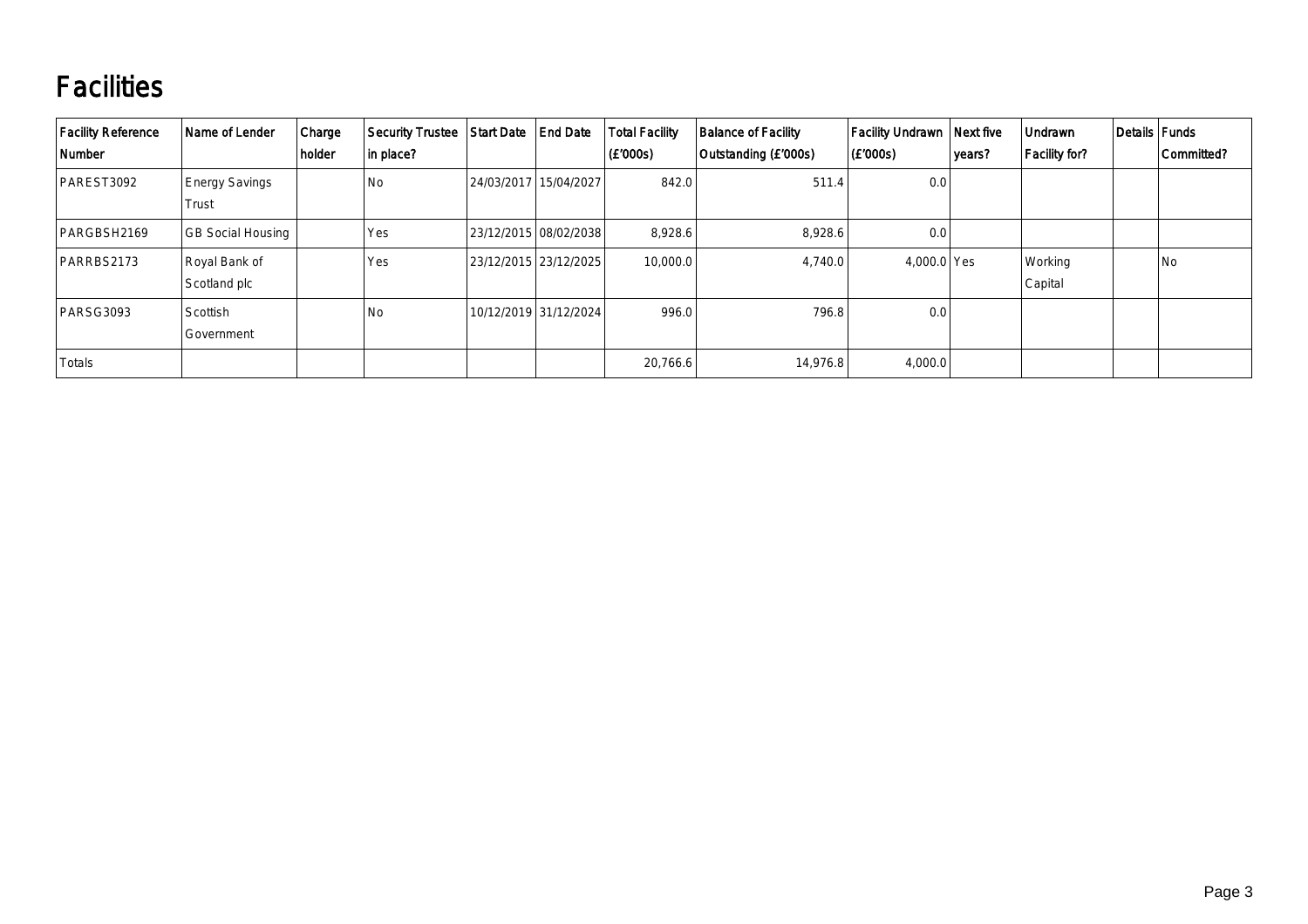## **Facilities**

| <b>Facility Reference</b><br>Number | Name of Lender                 | Fees -<br>Arrangement | Fees - Non-<br>utilisation | Fees -<br>Other | <b>Fees - Details</b>                                | All lenders within<br>this syndicate | <b>Facility Comments</b>                                                                                                            |
|-------------------------------------|--------------------------------|-----------------------|----------------------------|-----------------|------------------------------------------------------|--------------------------------------|-------------------------------------------------------------------------------------------------------------------------------------|
| PAREST3092                          | <b>Energy Savings</b><br>Trust | No                    | No                         | Yes             | <b>Administration Fees</b>                           |                                      |                                                                                                                                     |
| PARGBSH2169                         | GB Social Housing   Yes        |                       | No                         | Yes             | Lenders Legal Fees & Stock<br>Valuation costs        |                                      |                                                                                                                                     |
| PARRBS2173                          | Royal Bank of<br>Scotland plc  | Yes                   | Yes                        | Yes             | Lenders Legal Fees & Stock<br><b>Valuation Costs</b> |                                      | The RBS facility was amended on 1/2/2021 to extend the drawdown<br>period of the revolving credit facility by a year to 23/12/2021. |
| PARSG3093                           | Scottish<br>Government         | No                    | No                         | No              |                                                      |                                      |                                                                                                                                     |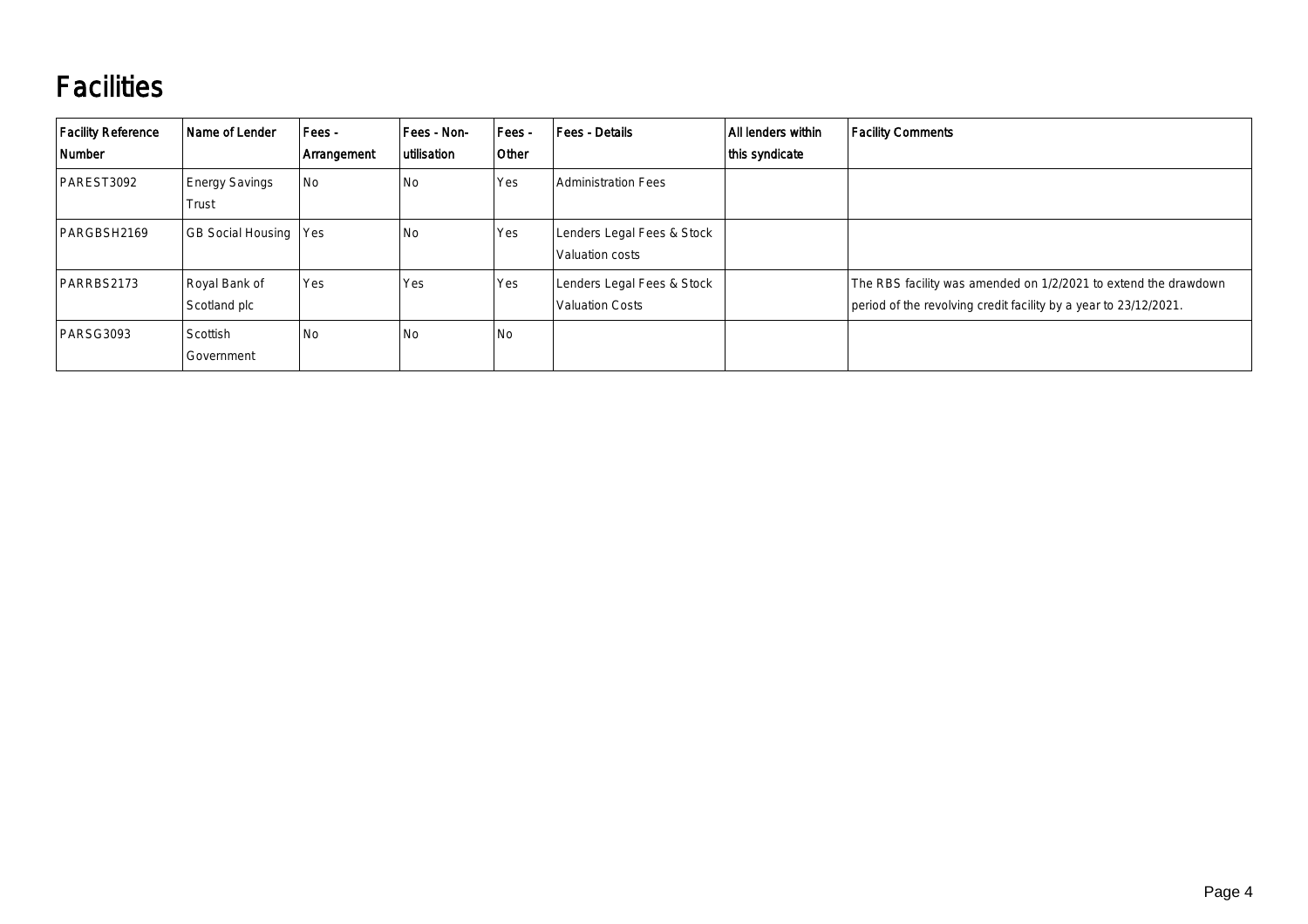#### Loans

| Facility<br>Reference<br>Number | Loan Reference<br>Number |                                        | Loan Type   Purpose of<br>Loan | Loan Purpose<br><b>Details</b>                               | <b>Total</b><br>Loan Amt<br>(E'000s) | Balance<br> O/S <br>(E'000s) | <b>Repmnt Terms</b>                                                                        | <b>Ref Int Rate</b>             | Margin<br><b>Over Ref</b><br>Int Rate<br>(%) | 'All in'<br>Fixed<br>Rate (%) | First Cap<br>Repmnt<br>Date | <b>Final Cap</b><br>Repmnt<br>Date | First Int<br><b>Pmnt Date</b> | Interest<br>is being |
|---------------------------------|--------------------------|----------------------------------------|--------------------------------|--------------------------------------------------------------|--------------------------------------|------------------------------|--------------------------------------------------------------------------------------------|---------------------------------|----------------------------------------------|-------------------------------|-----------------------------|------------------------------------|-------------------------------|----------------------|
| PAREST3092                      | ESTFIXIF11047            | Fixed<br>Interest<br>Free              | Other (give<br>details)        | Heeps Loan                                                   | 842.0                                |                              | 511.4 Fully Amortising                                                                     | Interest Free                   |                                              |                               | 0.0000% 15/05/2017          | 15/04/2027                         |                               | Waived               |
| PARGBSH2169                     | GBSHBNDCAP1050           | Bond /<br>Capital<br>Market<br>product | Refinancing                    |                                                              | 8,928.6                              |                              | $8,928.6$ Interest only -<br><b>Bullet repayment</b><br>at end of term<br>from refinancing | <b>Fixed Rate</b><br>Percentage |                                              | 5.1930%                       |                             | 08/02/2038                         | 12/02/2016                    | Paid                 |
| PARRBS2173                      | RBSVAR1054               | Variable<br>Rate Loan                  | Refinancing                    |                                                              | 6,000.0                              |                              | 4,740.0 Interest & capital<br>then bullet<br>repayment from<br>cashflow or<br>refinancing  | LIBOR 3<br>month                | 1.5500%                                      |                               | 23/03/2016                  | 23/12/2025                         | 23/03/2016                    | Paid                 |
| <b>PARSG3093</b>                | SGFIXIF11048             | Fixed<br>Interest<br>Free              | Other (give<br>details)        | Fire and<br>Carbon<br>Monoxide<br>Detectors<br>Loan for RSLs | 996.0                                |                              | 796.8 Fully Amortising                                                                     | Interest Free                   |                                              |                               | 0.0000% 31/12/2020          | 31/12/2024                         |                               | Waived               |
| Totals                          |                          |                                        |                                |                                                              | 16,766.6                             | 14,976.8                     |                                                                                            |                                 |                                              |                               |                             |                                    |                               |                      |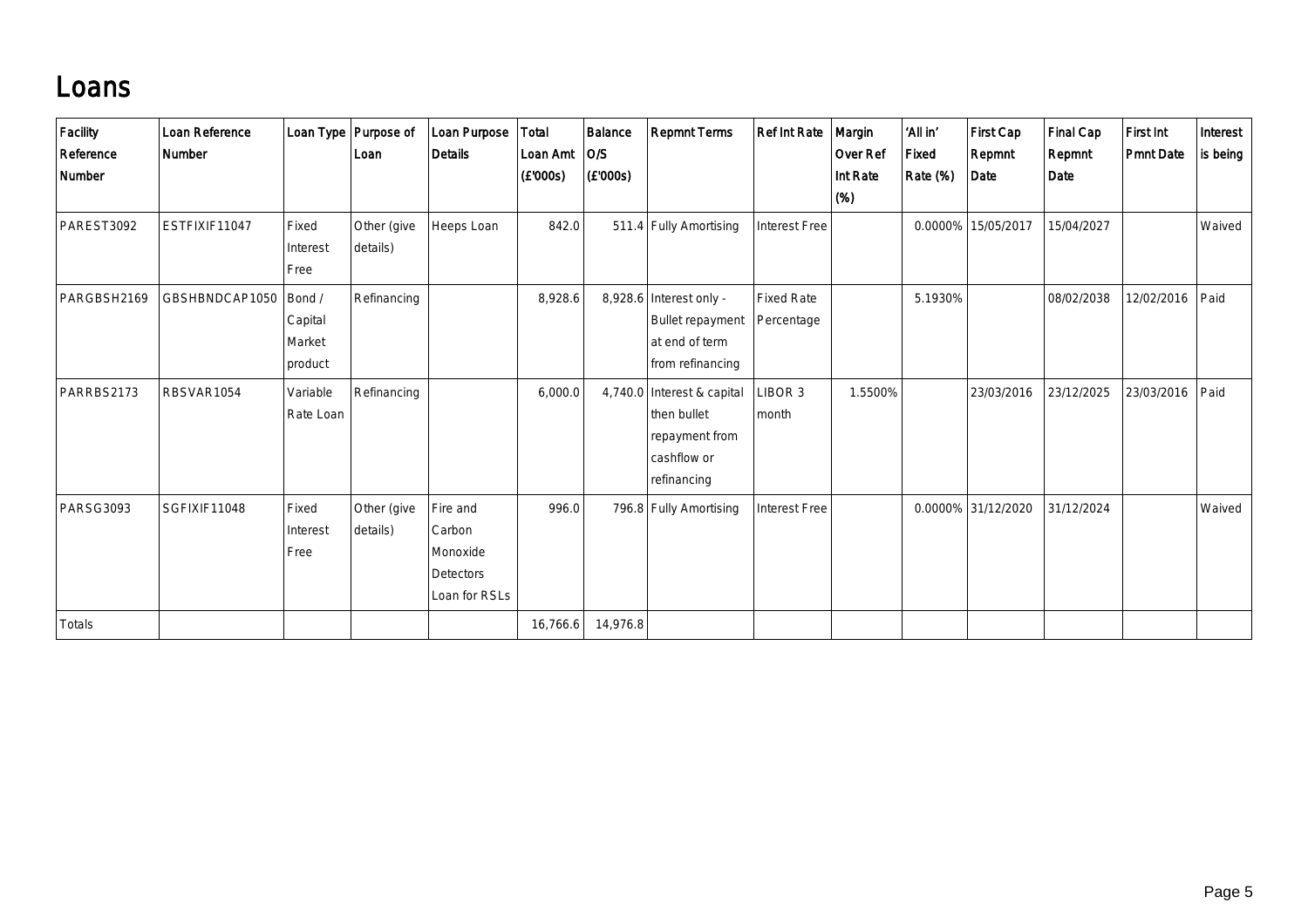#### Loans

| Facility<br>Reference<br>Number | Loan Reference<br>Number      | Start Date       | Fin<br>cap<br>Rep<br>Date<br>Ind | <b>Current</b><br>∣deal<br>$\vert$ expiry<br>∣date | Forward<br>fixes neg<br>with<br>Lender? | Fees -<br>Arrangement | Fees -<br>Non-<br>utilisation | Fees -<br>Other | Fees - Details                                          | Percentage of<br>Security provided<br>by Social Housing   provided by<br>assets (%) | Value of<br>Security<br>Social Housing<br>units (£'000s) | <b>Basis of</b><br>valuation | Date of<br>valuation | Loan<br>Comments |
|---------------------------------|-------------------------------|------------------|----------------------------------|----------------------------------------------------|-----------------------------------------|-----------------------|-------------------------------|-----------------|---------------------------------------------------------|-------------------------------------------------------------------------------------|----------------------------------------------------------|------------------------------|----------------------|------------------|
| PAREST3092                      | ESTFIXIF11047                 | 24/03/2017   Yes |                                  |                                                    |                                         | l No                  | N <sub>o</sub>                | Yes             | Administration<br>Fees                                  | $0.00\%$                                                                            |                                                          |                              |                      |                  |
| PARGBSH2169                     | GBSHBNDCAP1050 23/12/2015 Yes |                  |                                  |                                                    |                                         | Yes                   | N <sub>o</sub>                | Yes             | Lenders Legal<br>costs & Stock<br><b>Valuation Fees</b> | 100.00%                                                                             | 13,120.0 MV-ST                                           |                              | 31/03/2020           |                  |
| PARRBS2173                      | RBSVAR1054                    | 23/12/2015   Yes |                                  |                                                    |                                         | Yes                   | Yes                           | Yes             | Lenders Legal<br>fees & stock<br>Valuation costs        | 100.00%                                                                             | 12,550.0 EUV-SH                                          | without<br>sales             | 10/02/2019           |                  |
| PARSG3093                       | SGFIXIF11048                  | 10/12/2019   Yes |                                  |                                                    |                                         | l No                  | N <sub>o</sub>                | No              |                                                         | 0.00%                                                                               |                                                          |                              |                      |                  |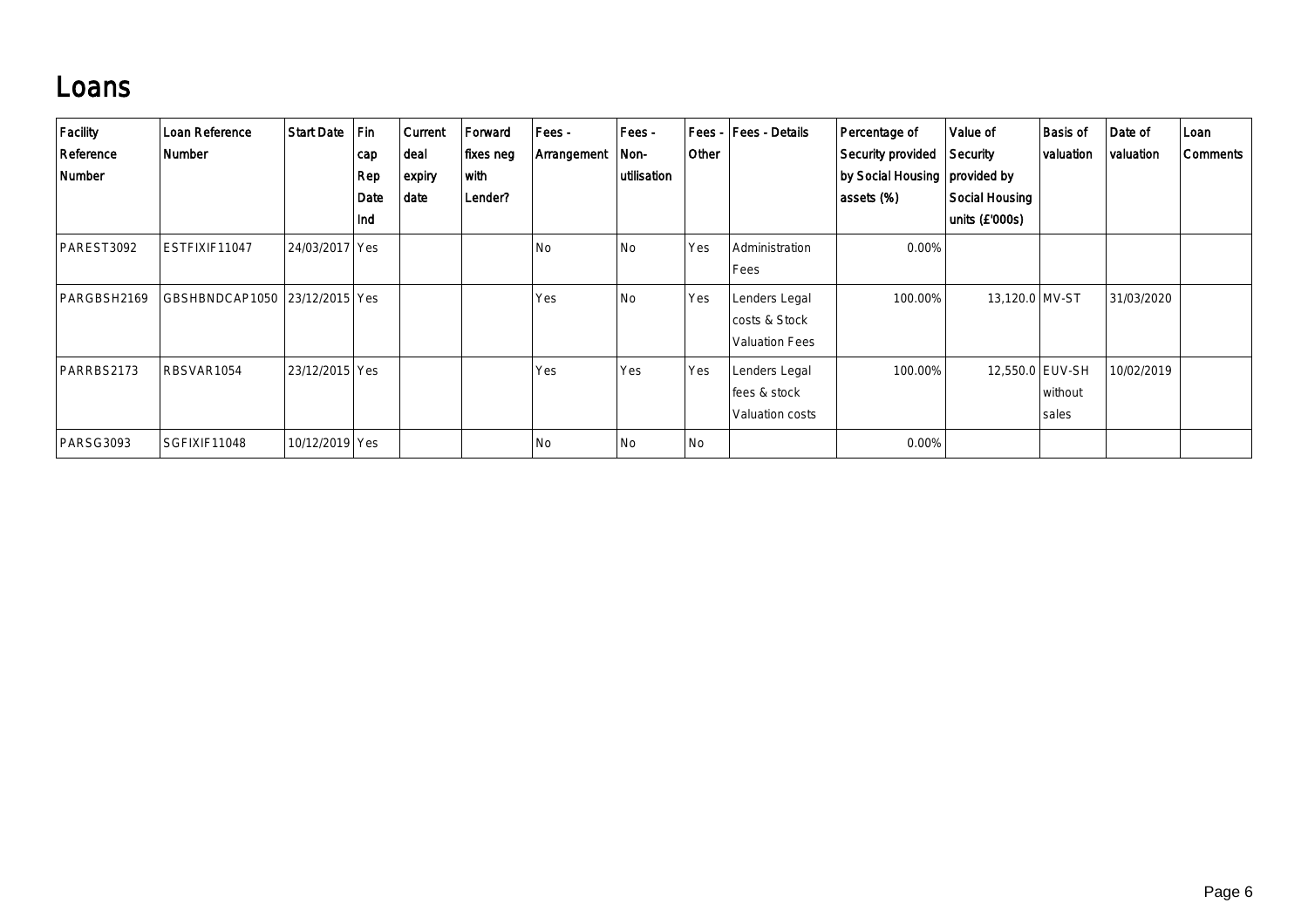### Loans Covenants

| Facility<br>Reference<br>Number | Loan Reference<br><b>Number</b> | Covenant<br>Sequence<br>Number | Type of<br>Covenant<br>applied           | How is this Covenant calculated?                                                                                                                                                                                                                                                                                                                                                                                                                                           | <b>Required levels</b>         | Frequency of<br>reporting to<br>lender | Actual levels achieved<br>at that date                                                                     |
|---------------------------------|---------------------------------|--------------------------------|------------------------------------------|----------------------------------------------------------------------------------------------------------------------------------------------------------------------------------------------------------------------------------------------------------------------------------------------------------------------------------------------------------------------------------------------------------------------------------------------------------------------------|--------------------------------|----------------------------------------|------------------------------------------------------------------------------------------------------------|
| PARGBSH2169                     | GBSHBNDCAP1050                  |                                | Asset<br>Cover                           | Aggregate nominal amount of the loan does not exceed "x" defined as follows -For<br>the purposes of this:-<br>x=Valuation Basis II (MV-STT) divided by 115%                                                                                                                                                                                                                                                                                                                | Less than<br>£11,409m          | Quarterly                              | £8,928m                                                                                                    |
| PARGBSH2169                     | GBSHBNDCAP1050                  |                                | 2 Interest<br>Cover                      | Adjusted Operating Surplus, as per Audited Accounts, divided by aggregate Net<br>interest Payable in relation to that Financial Year. Adjusted Operating Surplus is<br>Operating Surplus Per the Financial Accounts add Housing Depreciation , less<br>change in arrears, less Amortised Hag.                                                                                                                                                                              | Not less than 110%             | Quarterly                              | 483%                                                                                                       |
| PARGBSH2169                     | GBSHBNDCAP1050                  |                                | 3 Interest<br>Cover                      | Three Year rolling Interest Cover test- In relation to any Financial year the average<br>of the One Year Interest Cover Test for that financial year and the two most recent<br>prior Financial Years.                                                                                                                                                                                                                                                                     | Not less than 120%             | <b>Quarterly</b>                       | 397%                                                                                                       |
| PARGBSH2169                     | GBSHBNDCAP1050                  |                                |                                          | 5 Gearing (%) Total Financial indebtedness shall not be more than 65% of the Borrower's Asset<br>Value.                                                                                                                                                                                                                                                                                                                                                                    | No more than 65%               | Quarterly                              | 26%                                                                                                        |
| PARGBSH2169                     | GBSHBNDCAP1050                  |                                | 6 Approval of<br><b>Business</b><br>Plan | Revised Business Plan to be provided within 60 days of year end.                                                                                                                                                                                                                                                                                                                                                                                                           | within 60 days of<br>year end. | Annually                               | Agreed with lender that<br>Business Plan would be<br>sent by 14/06/2021<br>therefore submitted on<br>time. |
| PARRBS2173                      | RBSVAR1054                      |                                | 7 Net Debt<br>per unit                   | Total Financial indebtedness less cash divided by the number of qualifying<br>properties(housing units owned as per the Management/Audited accounts until 1st<br>April 2022. From 1st April 2022-Total Financial indebtedness expressed as a % of<br>Historic Cost of Properties does not exceed 70%.                                                                                                                                                                      | Does not exceed<br>£14k        | Quarterly                              | £5.230k                                                                                                    |
| PARRBS2173                      | RBSVAR1054                      |                                | 8 Interest<br>Cover                      | Adjusted Operating Surplus in respect of any 12 months accounting period<br>expressed as a % of Net Interest Payable. Adjusted Profit is Operating Surplus per<br>the Accounts, Add back Housing Depreciation, profit on sale of housing assets or<br>deducting the loss, deducting amortised Hag, deducting 60% of all capitalised<br>component replacement costs and major repair costs as per Audited accounts to 31<br>March 2022. Thereafter 100% deduction of above. | Not less than 110% Quarterly   |                                        | 420%                                                                                                       |
| PARRBS2173                      | RBSVAR1054                      |                                | 9 Asset                                  | That at all times the loans are not greater than $A/1.10 + B/1.25$ where A is the                                                                                                                                                                                                                                                                                                                                                                                          | Total Loan(s) less             | Quarterly                              | 2.41%                                                                                                      |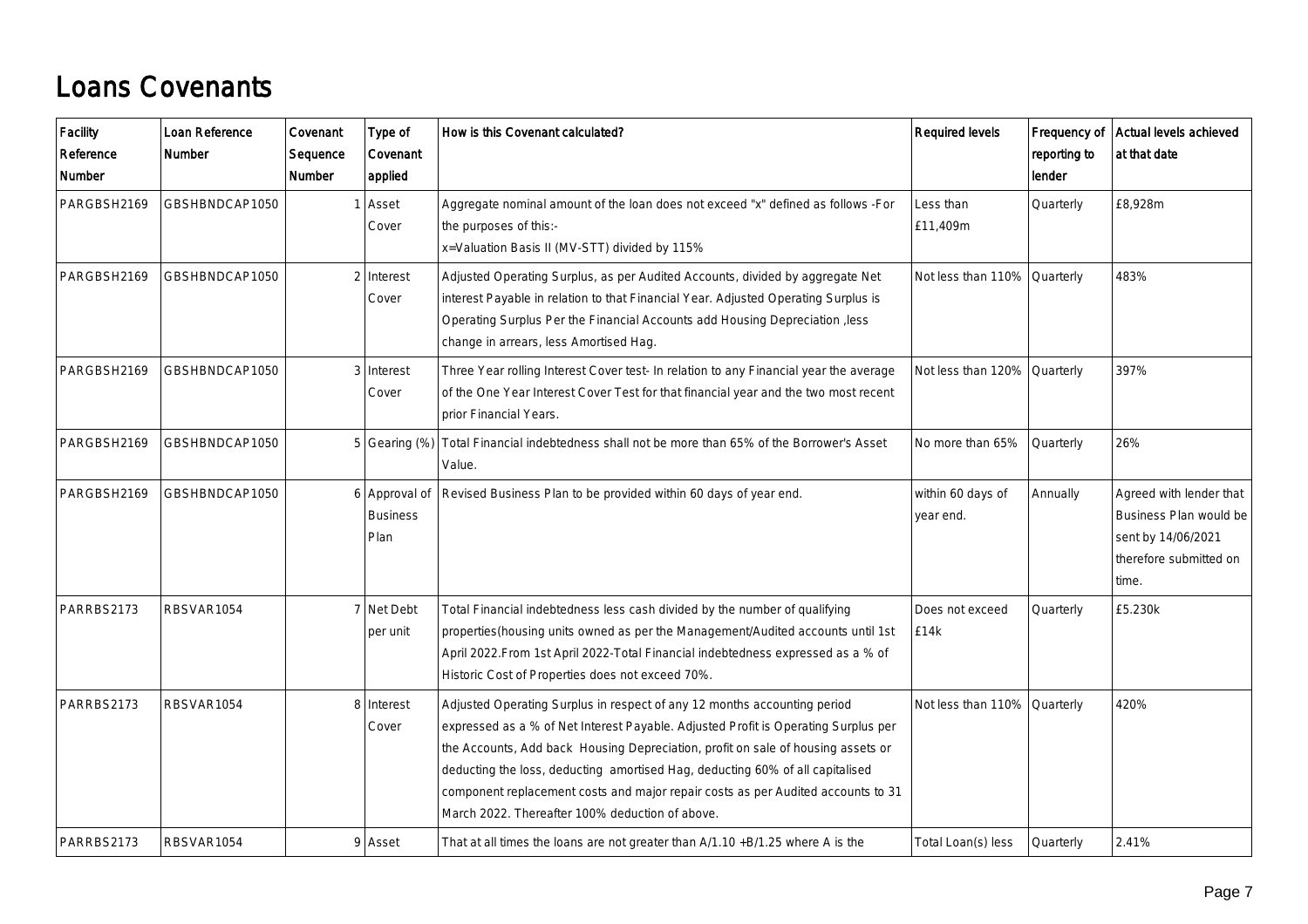| Facility<br>Reference<br>Number | Loan Reference<br>Number | Covenant<br>Sequence<br><b>Number</b> | Type of<br>Covenant<br>applied | How is this Covenant calculated?                                                                                       | Required levels                                           | reporting to<br>lender | Frequency of   Actual levels achieved<br>at that date            |
|---------------------------------|--------------------------|---------------------------------------|--------------------------------|------------------------------------------------------------------------------------------------------------------------|-----------------------------------------------------------|------------------------|------------------------------------------------------------------|
|                                 |                          |                                       | Cover                          | aggregate value of the charged properties valued on EUV-SH and B is based on<br>MV-STT.<br>RBS security all on EUV-SH. | than: Charged<br>properties/1.10                          |                        |                                                                  |
| PARRBS2173                      | RBSVAR1054               |                                       | Business<br>  Plan             | 10 Approval of   A revised Business Plan to be provided within 45 days of start of each Financial<br>Year.             | within 45 days of<br>the start of each<br>Financial year. | Annually               | l Submission date<br>agreed with lender so<br>submitted on time. |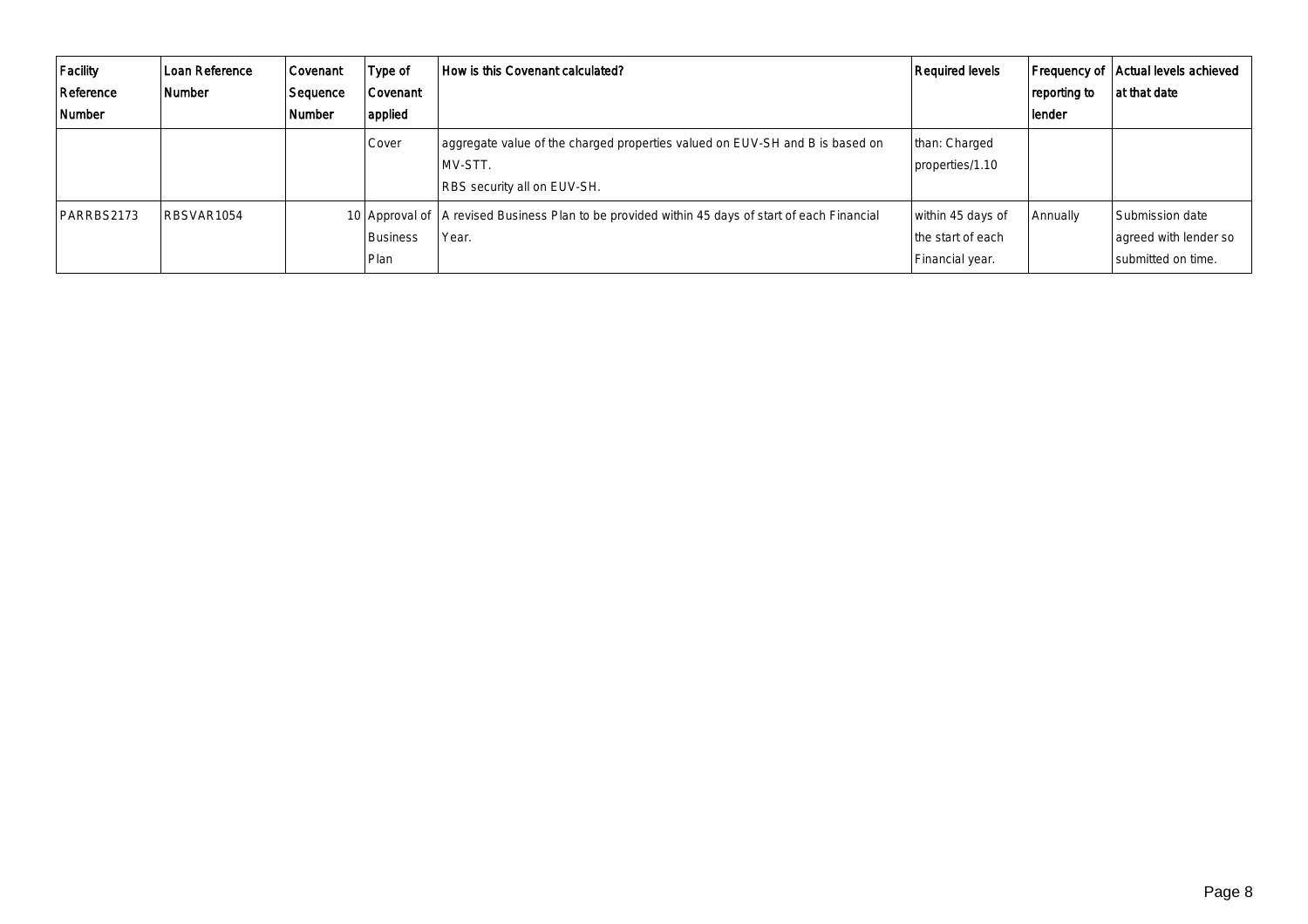#### Embedded Interest Rate Derivatives

| <b>Facility Reference Number</b><br>l Loan Reference Number | Sequence Number | Derivative Type | Amount (£'000s) | Date From | ⊺Date To | Margin Over Ref Int Rate (%) | 'All in' Fixed Rate (%) |
|-------------------------------------------------------------|-----------------|-----------------|-----------------|-----------|----------|------------------------------|-------------------------|
|                                                             |                 |                 |                 |           |          |                              |                         |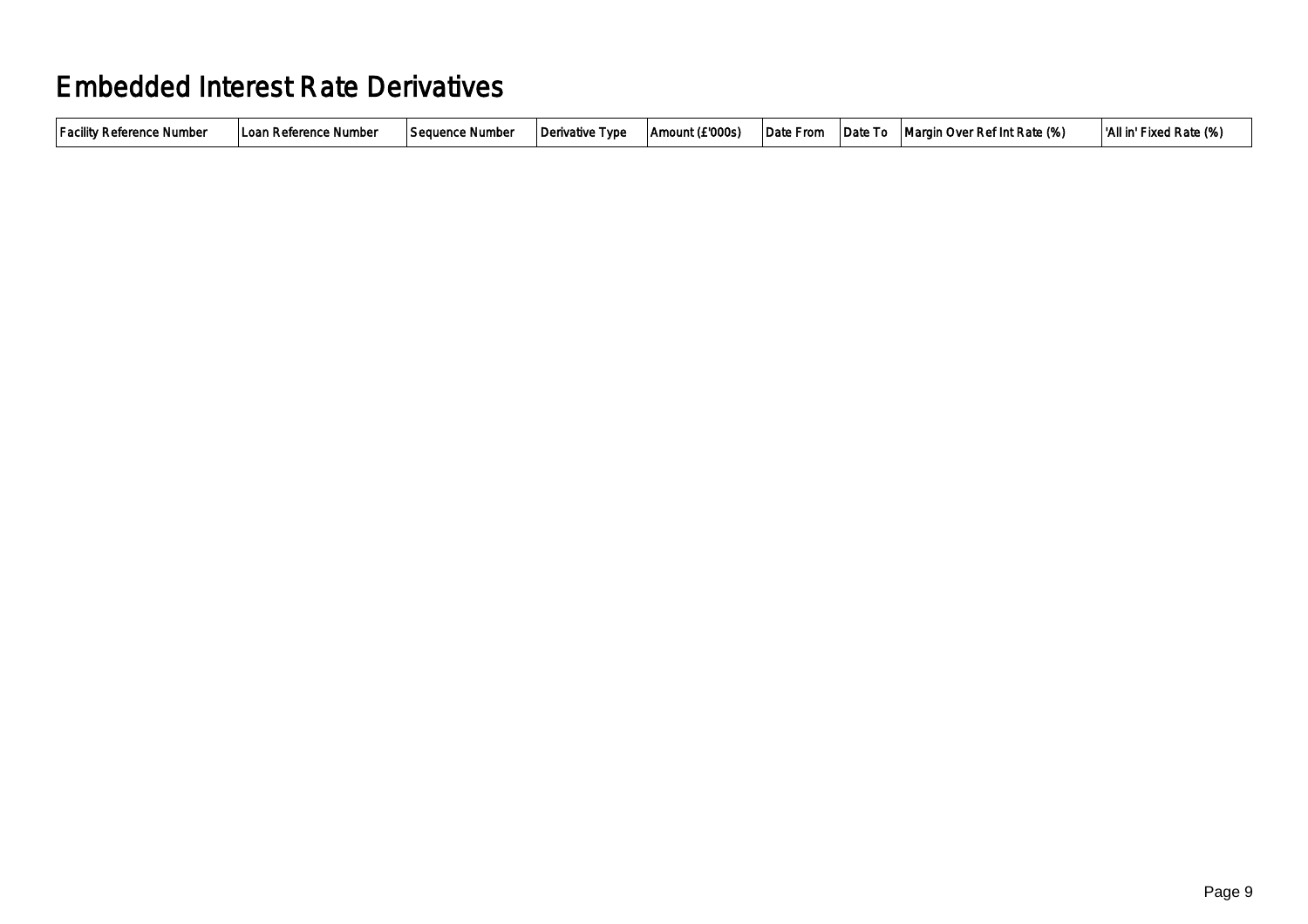# IGF Lend

| Sequence | Name of the            | Relationship | ' Amouni | Balance  | Purpose | Details Duration of funding | Star | l End             | <b>First</b> | Is Funding Provided   Loan |           | Lender aware of on |
|----------|------------------------|--------------|----------|----------|---------|-----------------------------|------|-------------------|--------------|----------------------------|-----------|--------------------|
| Number   | organisation that the  | to RSL       | Provideo | O/S      | of loan | arrangement                 | Date | <sup>1</sup> Date | repayment    | <b>Part of Funds</b>       | Reference | Lending            |
|          | funding is provided to |              | (E'000s) | (£'000s) |         | (months)                    |      |                   | l date       | <b>Borrowed?</b>           | Number    | Arrangement?       |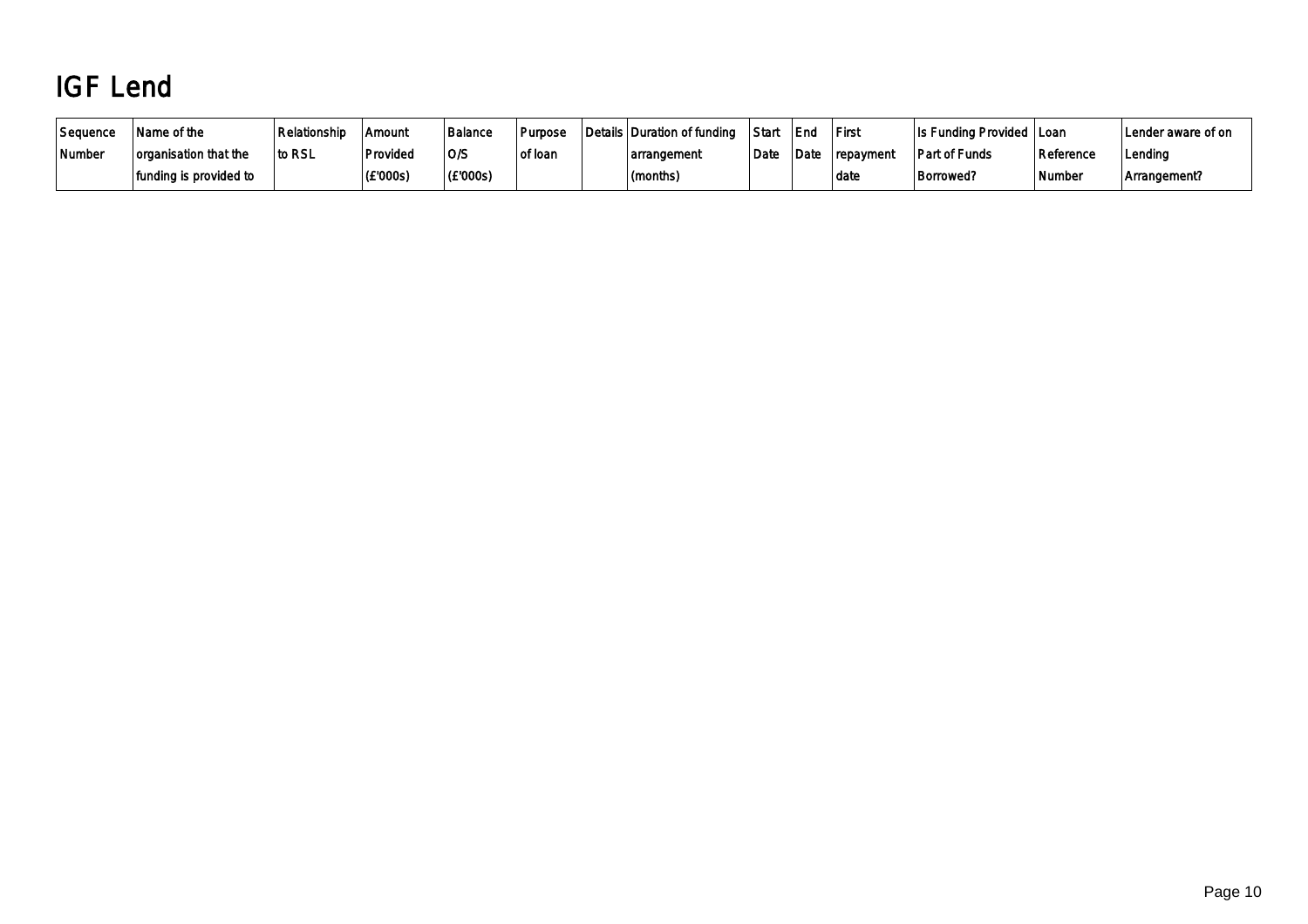# IGF Lend

| Sequence | Name of the organisation | Security | Type of  | Type of  | 'Value of | Loan         | Loan | <b>Repayment</b> | Repayment | Reference     | Margin Over  | 'All in               | <b>IGF Lend</b> |
|----------|--------------------------|----------|----------|----------|-----------|--------------|------|------------------|-----------|---------------|--------------|-----------------------|-----------------|
| Number   | that the funding is      | 'taken?  | Security | Security | Security  | Aareement in | Type | Period (months)  | ⊺terms    | Interest Rate | Ref Int Rate | Fixed Rate   Comments |                 |
|          | provided to              |          |          | details  | (E'000s)  | Place?       |      |                  |           |               | $(\%$        | (%                    |                 |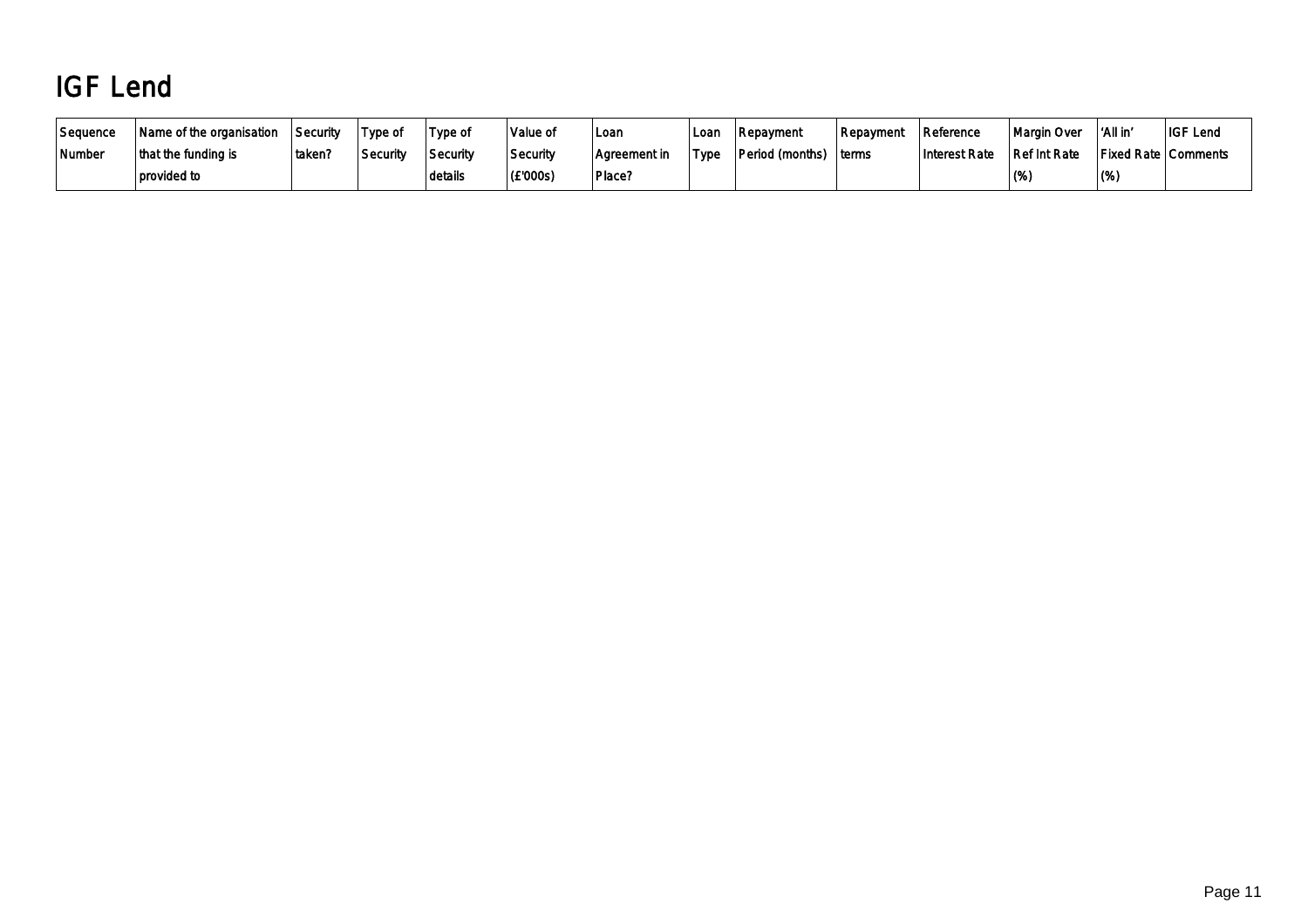### IGF Borrow

| Sequence            | Name of organisation that the funding is | <b>Relationship to</b> | <b>Amount Received</b> | <b>Balance O/S</b> | ∣Purpose of | Details Duration of funding arrangement Start |      | End  | First repayment |
|---------------------|------------------------------------------|------------------------|------------------------|--------------------|-------------|-----------------------------------------------|------|------|-----------------|
| <sup> </sup> Number | ⊥ provided from                          | וטח                    | (£'000s)               | (£'000s)           | loan        | (months)                                      | Date | Date | ∣ datc          |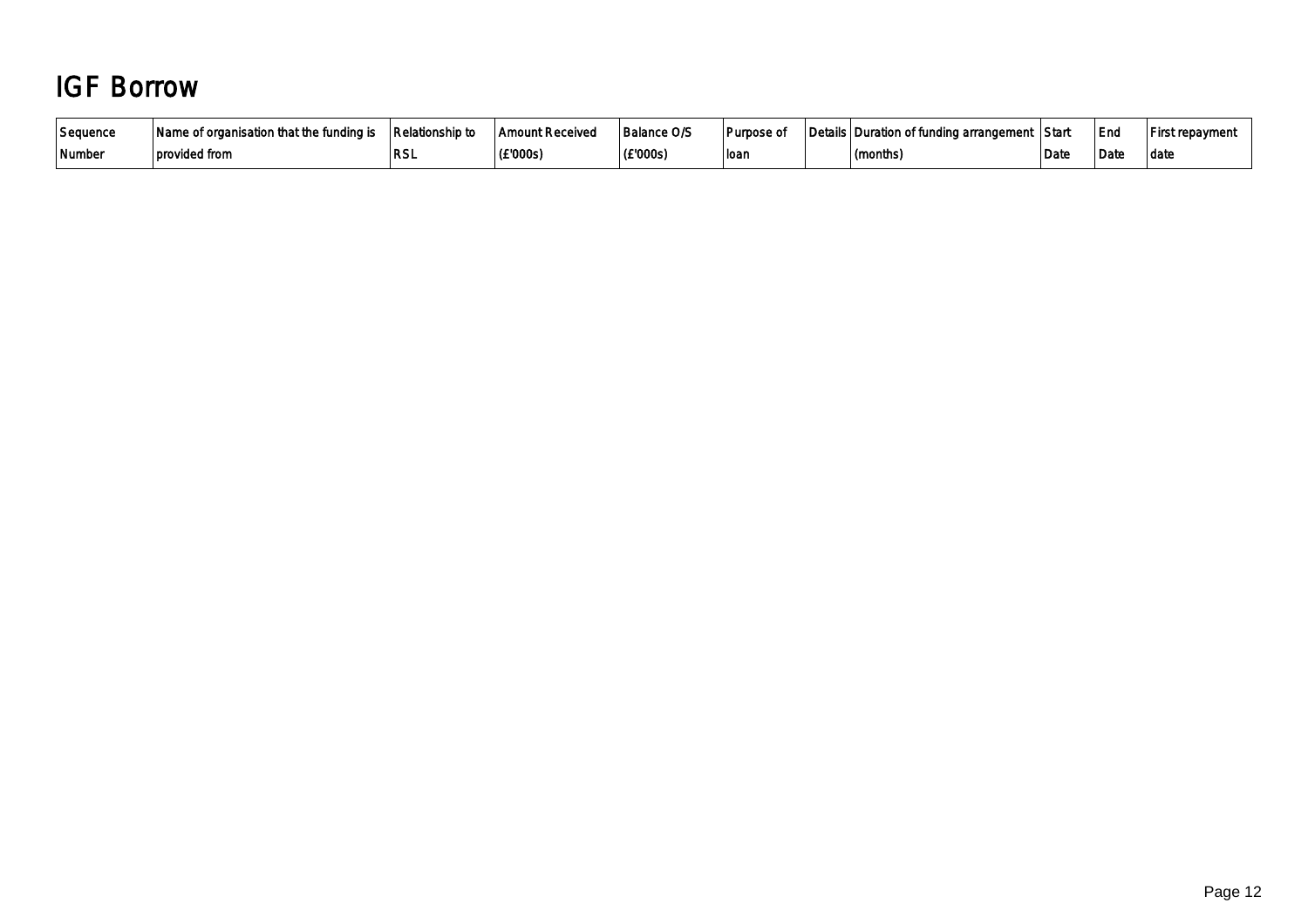## IGF Borrow

| Sequence | Name of organisation that                   | Security | Type of  | Details   Value of | ⊺Loan Agreement ⊦Loan |      | Repayment       | l Repavment | Reference     | Margin Over  | ∣ 'All in'                 | <b>IGF Borrow</b> |
|----------|---------------------------------------------|----------|----------|--------------------|-----------------------|------|-----------------|-------------|---------------|--------------|----------------------------|-------------------|
| Number   | the funding is provided from $\vert$ taken? |          | security | security           | in place?             | Type | period (months) | ∣terms      | Interest Rate | Ref Int Rate | <b>Fixed Rate Comments</b> |                   |
|          |                                             |          |          | (£'000s)           |                       |      |                 |             |               | (%)          | $(\%)$                     |                   |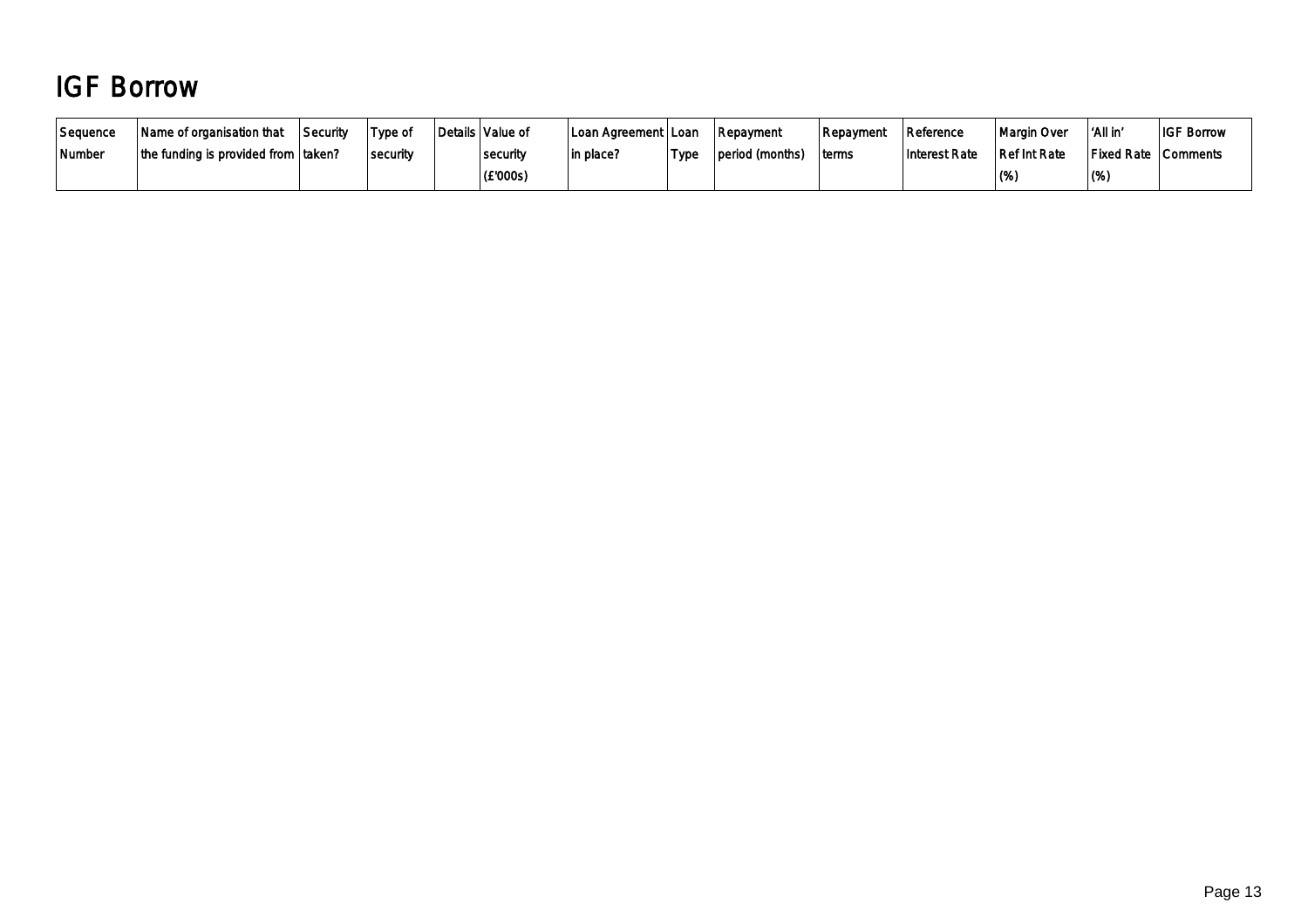# ISDAs

| Seauence |        | Name of Amount | l Start | l End | Reference                   | Margin   | 'All in' | Mark to Market              | ∣Mark to | Date of Mark | Implied loss or gain Type of |            | Under which  | Frequency | ∣ISDA    |
|----------|--------|----------------|---------|-------|-----------------------------|----------|----------|-----------------------------|----------|--------------|------------------------------|------------|--------------|-----------|----------|
| Number   | Lender | (E'000s)       | Date    |       | Date Interest Rate Over Ref |          | l Fixed  | Threshold before            | Market   | ∣to Market   | on Mark to Market            | collateral | method are   | of Call   | Comments |
|          |        |                |         |       |                             | Int Rate |          | Rate (%)   collateral calls | Value    | Valuation    | Valuation (£'000s)           | calls      | they marked? |           |          |
|          |        |                |         |       |                             | ' (%)    |          | (E'000s)                    | (£'000s) |              |                              |            |              |           |          |